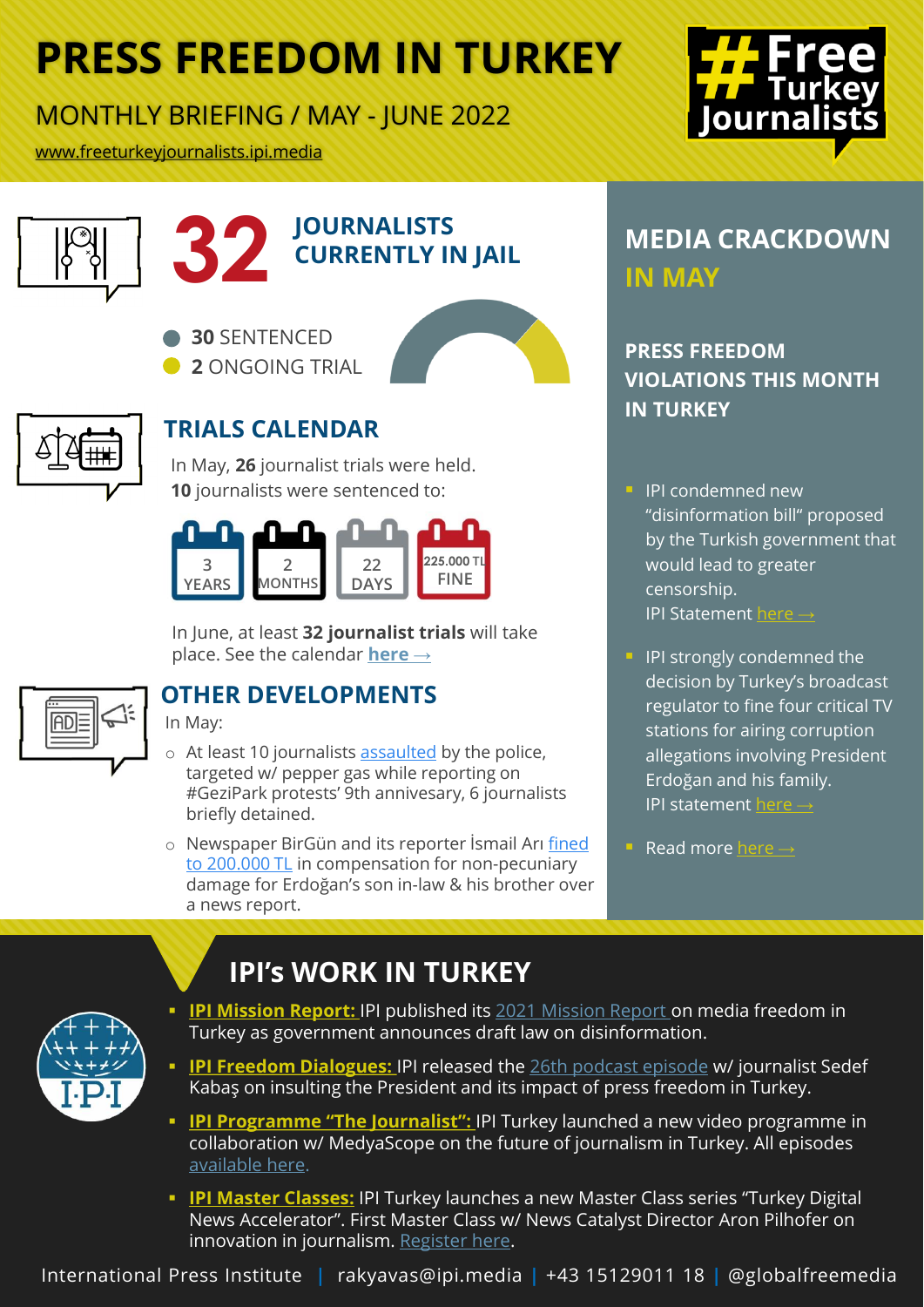### **JOURNALIST TRIALS IN MAY**



| <b>DATE</b> | <b>DEFENDANTS</b>                                                 | <b>COURT</b>                                      | <b>CHARGES</b>                                                                     | <b>VERDICTS</b>                                |
|-------------|-------------------------------------------------------------------|---------------------------------------------------|------------------------------------------------------------------------------------|------------------------------------------------|
| 10.05.2022  | ÖZGÜR GÜNDEM: HÜSEYİN<br>AYKOL, REYHAN ÇAPAN + 5<br><b>MORE</b>   | <b>İSTANBUL 13. HIGH</b><br><b>CRIMINAL COURT</b> | SPREADING TERRORIST PROPAGANDA                                                     | <b>ADJOURNED</b>                               |
| 10.05.2022  | RAMAZAN AKOĞUL                                                    | DİYARBAKIR 4. HIGH<br><b>CRIMINAL COURT</b>       | MEMBERSHIP OF A TERRORIST<br>ORGANIZATION                                          | <b>ADJOURNED</b>                               |
| 11.05.2022  | <b>HATICE ŞAHİN</b>                                               | DİYARBAKIR 9. HIGH<br><b>CRIMINAL COURT</b>       | <b>MEMBERSHIP OF A TERRORIST</b><br><b>ORGANIZATION</b>                            | <b>ADJOURNED</b>                               |
| 11.05.2022  | <b>METIN CIHAN</b>                                                | İSTANBUL 22. CRIMINAL<br><b>COURT</b>             | <b>ILLEGALLY OBTAINING OR PROVIDING</b><br><b>DATA</b>                             | <b>ADJOURNED</b>                               |
| 12.05.2022  | SADİYE ESER, SADIK<br><b>TOPALOĞLU</b>                            | <b>İSTANBUL 22. HIGH</b><br><b>CRIMINAL COURT</b> | <b>MEMBERSHIP OF A TERRORIST</b><br><b>ORGANIZATION</b>                            | <b>ADJOURNED</b>                               |
| 12.05.2022  | <b>CETIN KURŞUN</b>                                               | MARDİN 2. HIGH<br><b>CRIMINAL COURT</b>           | MEMBERSHIP OF A TERRORIST<br>ORGANIZATION                                          | ADJOURNED                                      |
| 12.05.2022  | <b>OLAF KOENS, PEPIJN</b><br><b>NAGTZAAM</b>                      | <b>EDİRNE 5. CRIMINAL</b><br><b>COURT</b>         | DEFYING THE LAW ON MILITARY<br><b>FORBIDDEN ZONES AND SECURITY</b><br><b>ZONES</b> | <b>ACQUITTAL</b>                               |
| 13.05.2022  | <b>ENGİN KORKMAZ</b>                                              | ANTALYA 19. CRIMINAL<br><b>COURT</b>              | <b>INSULTING THE PRESIDENT</b>                                                     | <b>ADJOURNED</b>                               |
| 13.05.2022  | <b>BEYZA KURAL</b><br>(3 POLICE OFFICERS AS<br><b>DEFENDANTS)</b> | <b>COURT</b>                                      | <b>İSTANBUL 35. CRIMINAL VIOLATION OF THE FREEDOM OF WORK</b><br><b>AND LABOUR</b> | <b>ADJOURNED</b>                               |
| 17.05.2022  | ALİ SÖNMEZ KAYAR                                                  | <b>İSTANBUL 32. HIGH</b><br><b>CRIMINAL COURT</b> | MEMBERSHIP OF A TERRORIST<br>ORGANIZATION                                          | ADJOURNED                                      |
| 17.05.2022  | <b>NURCAN YALÇIN</b>                                              | DİYARBAKIR 4. HIGH<br><b>CRIMINAL COURT</b>       | <b>KNOWINGLY HELPING A TERRORIST</b><br><b>ORGANIZATION</b>                        | <b>ADJOURNED</b>                               |
| 17.05.2022  | <b>İSMAİL ARI</b>                                                 | İSTANBUL 23. HIGH<br><b>CRIMINAL COURT</b>        | <b>DEFAMATION</b>                                                                  | <b>SENTENCED TO</b><br>200.000 TL FINE         |
| 19.05.2022  | REYHAN ÇAPAN (RETRIAL)                                            | <b>İSTANBUL 13. HIGH</b><br><b>CRIMINAL COURT</b> | SPREADING TERRORIST PROPAGANDA                                                     | <b>SENTENCED TO 2 YEARS</b><br><b>6 MONTHS</b> |
| 20.05.2022  | <b>ENGIN EREN</b>                                                 | <b>BATMAN 2. HIGH</b><br><b>CRIMINAL COURT</b>    | MEMBERSHIP OF A TERRORIST<br>ORGANIZATION                                          | ADJOURNED                                      |
| 24.05.2022  | EREN KESKİN, REYHAN ÇAPAN                                         | <b>İSTANBUL 2. CRIMINAL</b><br><b>COURT</b>       | DEFYING THE PRESS LAW (NO. 5187)                                                   | SENTENCED TO 12.500 TL<br><b>FINE EACH</b>     |



Complete, updated list of trials available at <https://freeturkeyjournalists.ipi.media/trials-calendar/>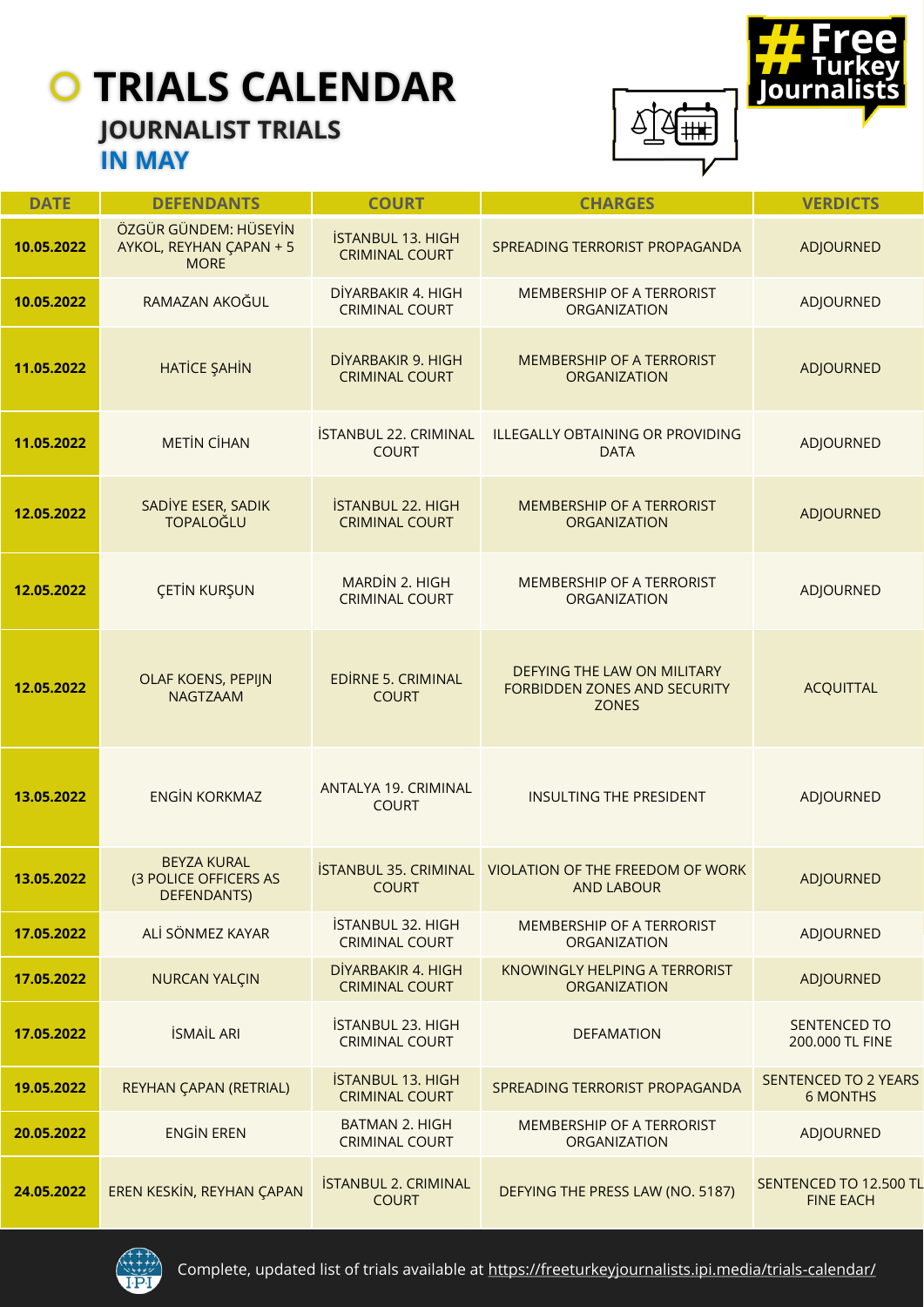### **JOURNALIST TRIALS IN MAY**



| <b>DATE</b> | <b>DEFENDANTS</b>                                             | <b>COURT</b>                                      | <b>CHARGES</b>                                    | <b>VERDICTS</b>                                |
|-------------|---------------------------------------------------------------|---------------------------------------------------|---------------------------------------------------|------------------------------------------------|
| 24.05.2022  | <b>EREN TUTEL</b>                                             | <b>İSTANBUL 2. CRIMINAL</b><br><b>COURT</b>       | INSULT TO A GOVERNMENT OFFICIAL                   | <b>ADJOURNED</b>                               |
| 25.05.2022  | BARIŞ BARIŞTIRAN (RETRIAL)                                    | DİYARBAKIR 8. HIGH<br><b>CRIMINAL COURT</b>       | SPREADING TERRORIST PROPAGANDA                    | ADJOURNED                                      |
| 26.05.2022  | SEMİHA ŞAHİN, PINAR GAYIP                                     | <b>İSTANBUL 23. HIGH CRIMINAL</b><br><b>COURT</b> | SPREADING TERRORIST PROPAGANDA                    | <b>ADJOURNED</b>                               |
| 26.05.2022  | JAKE HANRAHAN, PHILIP JOHN<br><b>PENDLEBURY</b>               | DİYARBAKIR 8. HIGH<br><b>CRIMINAL COURT</b>       | AIDING AND ABETTING A TERRORIST<br>ORGANIZATION   | ADJOURNED                                      |
| 26.05.2022  | ERTUĞRUL MAVİOĞLU, ÇAYAN<br><b>DEMIREL</b><br>(BAKUR RETRIAL) | <b>BATMAN 2. HIGH CRIMINAL</b><br><b>COURT</b>    | SPREADING TERRORIST PROPAGANDA                    | <b>ADJOURNED</b>                               |
| 26.05.2022  | SELMAN KELEŞ (TRIAL 2)                                        | VAN 4. HIGH CRIMINAL<br><b>COURT</b>              | SPREADING TERRORIST PROPAGANDA                    |                                                |
| 30.05.2022  | RAMAZAN ÖLÇEN                                                 | DİYARBAKIR 11. HIGH<br><b>CRIMINAL COURT</b>      | MEMBERSHIP OF A TERRORIST<br><b>ORGANIZATION</b>  | <b>ADJOURNED</b>                               |
| 31.05.2022  | <b>VELAT ÖZTEKİN</b>                                          | DİYARBAKIR 7. CRIMINAL<br><b>COURT</b>            | <b>INSULTING THE PRESIDENT</b>                    | ADJOURNED                                      |
| 31.05.2022  | <b>İNAN KIZILKAYA, CAN</b><br>DÜNDAR (ÖZGÜR GÜNDEM)           | <b>İSTANBUL 22. HIGH CRIMINAL</b><br><b>COURT</b> | PUBLISHING FOR A TERRORIST<br><b>ORGANIZATION</b> |                                                |
| 31.05.2022  | <b>İSMAİL SAYMAZ</b>                                          | <b>İSTANBUL 35. CRIMINAL</b><br><b>COURT</b>      | <b>INSULT</b>                                     | ADJOURNED                                      |
| 31.05.2022  | <b>DERYA OKATAN</b>                                           | <b>İSTANBUL 39. CRIMINAL</b><br><b>COURT</b>      | <b>INSULT</b>                                     | <b>ACQUITTAL</b>                               |
| 31.05.2022  | <b>ZELAL TUNÇ</b>                                             | MURADİYE 4. CRIMINAL<br><b>COURT</b>              | INSULTING A GOVERNMENT OFFICIAL                   | <b>SENTENCED TO 8</b><br><b>MONTHS 22 DAYS</b> |

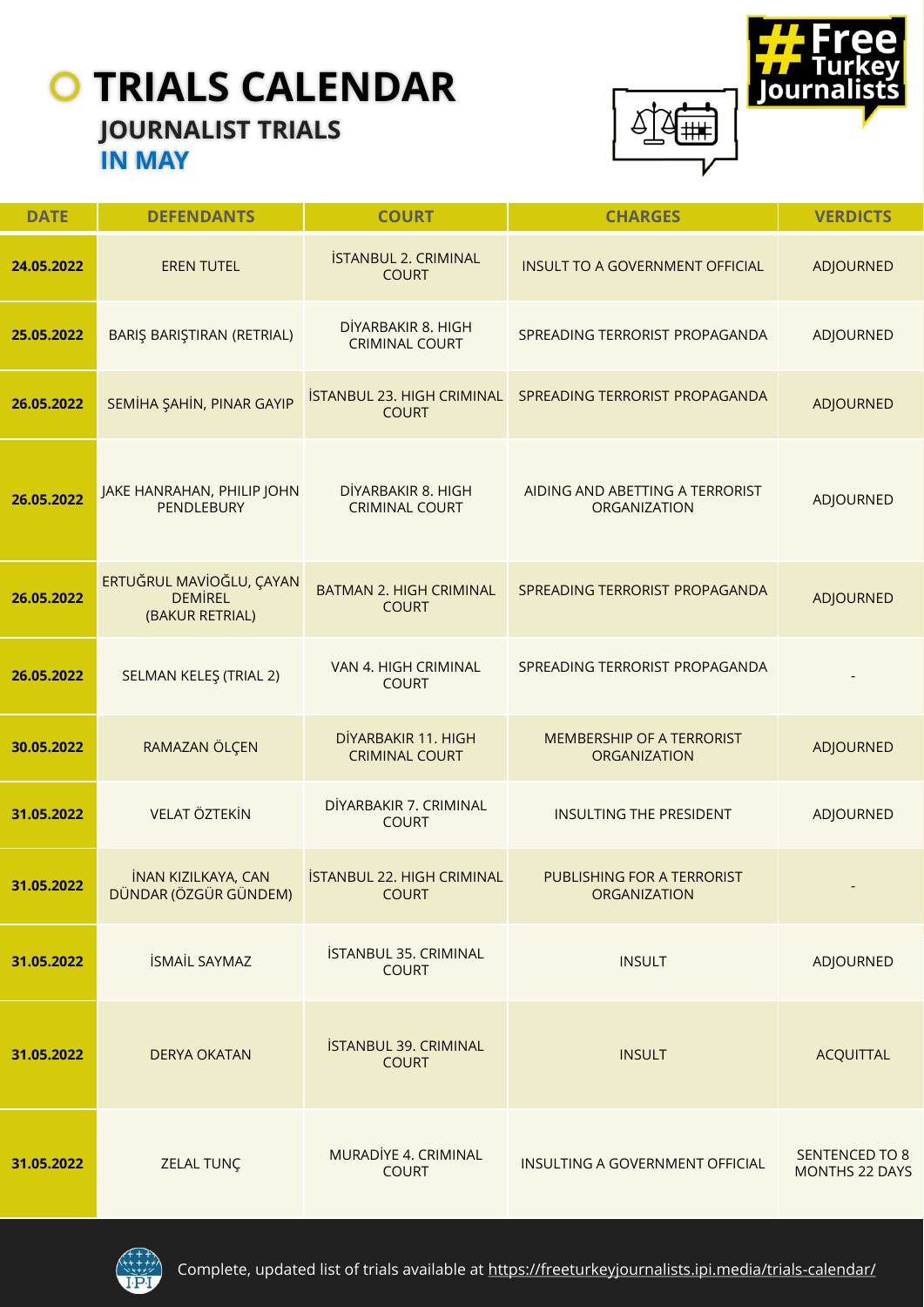### **UPCOMING JOURNALIST TRIALS IN JUNE**



| <b>DATE</b> | <b>DEFENDANTS</b>                                                                                | <b>COURT</b>                                      | <b>CHARGES</b>                                                                                         |
|-------------|--------------------------------------------------------------------------------------------------|---------------------------------------------------|--------------------------------------------------------------------------------------------------------|
| 01.06.2022  | HAYKO BAĞDAT (TRIAL 1)                                                                           | <b>İSTANBUL 50. CRIMINAL</b><br><b>COURT</b>      | <b>INSULTING THE PRESIDENT</b>                                                                         |
| 01.06.2022  | <b>CHARLIE HEBDO TRIAL</b><br>(JULIN SERIGNAC, GERARD BIARD,<br>LAURENT SOURISSEAU, ALICE PETIT) | ANKARA 2. CRIMINAL COURT                          | <b>INSULTING THE PRESIDENT</b>                                                                         |
| 02.06.2022  | <b>CEM BAHTİYAR</b>                                                                              | <b>BALIKESIR 3. HIGH CRIMINAL</b><br><b>COURT</b> | SPREADING TERRORIST PROPAGANDA                                                                         |
| 02.06.2022  | İSMİNAZ TEMEL, HAVVA CUŞTAN                                                                      | ISTANBUL 27. HIGH CRIMINAL<br><b>COURT</b>        | SPREADING TERRORIST PROPAGANDA                                                                         |
| 02.06.2022  | <b>IDRIS YAYLA, +27 others</b>                                                                   | <b>BATMAN 1. CRIMINAL COURT</b>                   | DEFYING THE LAW ON MEETINGS AND<br><b>ASSEMBLIES</b>                                                   |
| 03.06.2022  | <b>ENGIN EREN</b>                                                                                | <b>BATMAN 2. HIGH CRIMINAL</b><br><b>COURT</b>    | MEMBERSHIP OF A TERRORIST ORGANIZATION                                                                 |
| 03.06.2022  | <b>DEVRİM AYIK</b>                                                                               | <b>İZMİR 2. HIGH CRIMINAL</b><br><b>COURT</b>     | MEMBERSHIP OF A TERRORIST ORGANIZATION;<br><b>KNOWINGLY HELPING A TERRORIST</b><br><b>ORGANIZATION</b> |
| 03.06.2022  | AZİZ ORUÇ, DİCLE MÜFTÜOĞLU                                                                       | AĞRI 2. HIGH CRIMINAL<br><b>COURT</b>             | MEMBERSHIP OF A TERRORIST ORGANIZATION;<br>SPREADING TERRORIST PROPAGANDA                              |
| 07.06.2022  | HAZAL OCAK, SERKAN OZAN, OLCAY<br>BÜYÜKTAŞ AKÇA, OZAN YURTOĞLU                                   | <b>İSTANBUL 2. CRIMINAL COURT</b>                 | <b>INSULT, LIBEL</b>                                                                                   |
| 07.06.2022  | CİHAN ÖLMEZ                                                                                      | DİYARBAKIR 5. HIGH CRIMINAL<br><b>COURT</b>       | SPREADING TERRORIST PROPAGANDA                                                                         |
| 09.06.2022  | <b>KCK PRESS TRIAL</b>                                                                           | <b>İSTANBUL 3. CRIMINAL COURT</b>                 | MEMBERSHIP OF A TERRORIST ORGANIZATION                                                                 |
| 14.06.2022  | ÖZGÜRLÜKÇÜ DEMOKRASİ RETRIAL                                                                     | <b>İSTANBUL 23. HIGH CRIMINAL</b><br><b>COURT</b> | PUBLISHING ON BEHALF OF A TERRORIST<br>ORGANIZATION                                                    |
| 14.06.2022  | RÜSTEM BATUM (TRIAL 1)                                                                           | <b>ISTANBUL 5. CRIMINAL COURT</b>                 | <b>INSULTING THE PRESIDENT</b>                                                                         |
| 14.06.2022  | EROL ÖNDEROĞLU, ŞEBNEM KORUR<br><b>FINCANCI, AHMET NESIN</b>                                     | <b>ISTANBUL 13. HIGH CRIMINAL</b><br><b>COURT</b> | TERRORIST PROPAGANDA; PUBLICLY ABETTING<br>CRIME; PRAISING A CRIME AND THE CRIMINAL                    |
| 15.06.2022  | <b>SADİYE ESER</b><br>(TOTAL 34 DEFENDANTS)                                                      | <b>ISTANBUL 6. HIGH CRIMINAL</b><br><b>COURT</b>  | MEMBERSHIP OF A TERRORIST ORGANIZATION;<br>SPREADING TERRORIST PROPAGANDA                              |
| 15.06.2022  | <b>İSMAİL SAYMAZ</b>                                                                             | <b>İSTANBUL 35. CRIMINAL</b><br><b>COURT</b>      | PRAISING A CRIME AND THE CRIMINAL                                                                      |
| 16.06.2022  | <b>CENGİZ ÇANDAR</b>                                                                             | <b>İSTANBUL 30. CRIMINAL</b><br><b>COURT</b>      | DENIGRATING THE TURKISH NATION, THE<br>TURKISH STATE, AND ITS ORGANS                                   |



Complete, updated list of trials available at <https://freeturkeyjournalists.ipi.media/trials-calendar/>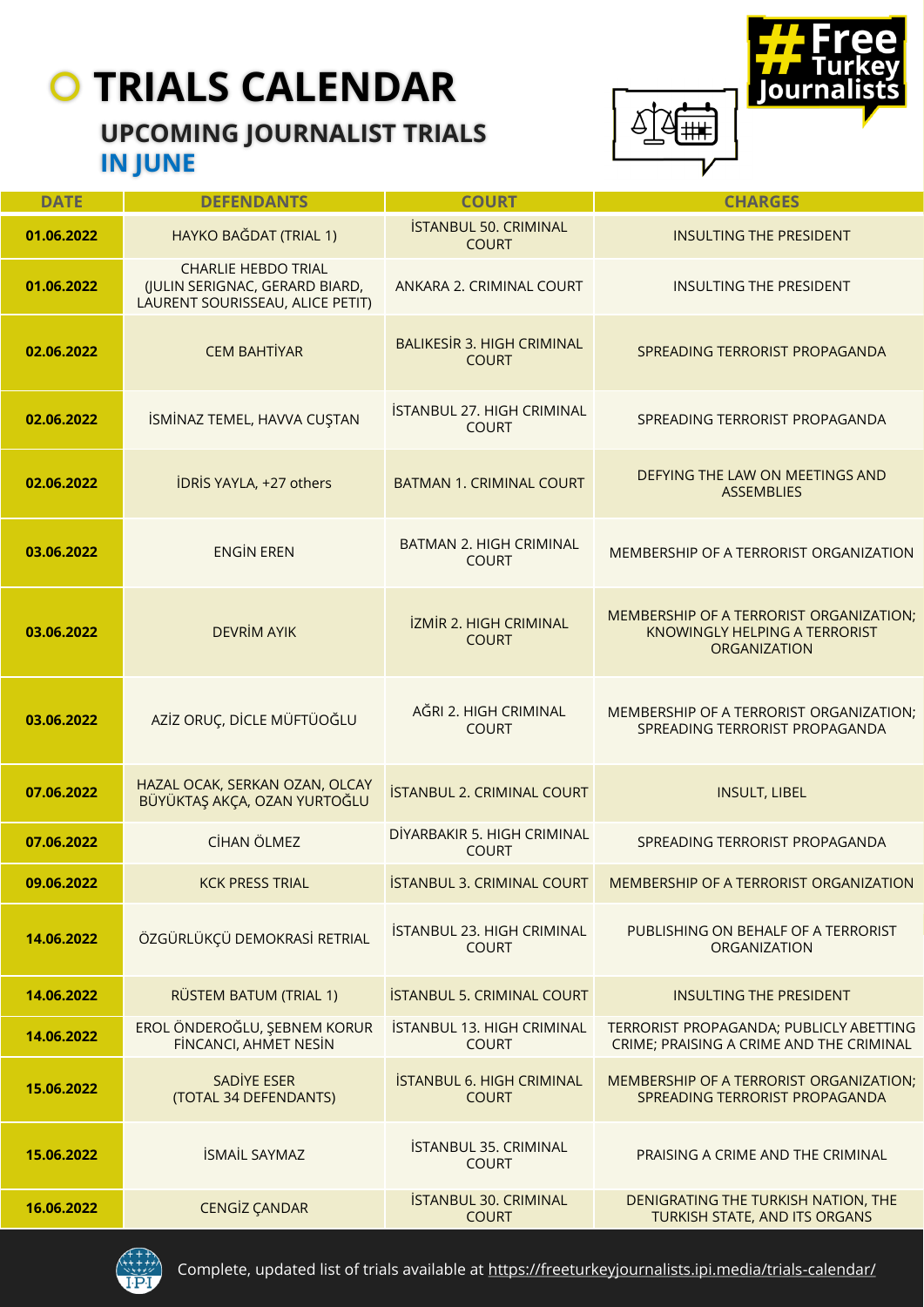### **UPCOMING JOURNALIST TRIALS IN JUNE**



| <b>DATE</b> | <b>DEFENDANTS</b>                                                                                                          | <b>COURT</b>                            | <b>CHARGES</b>                                                                                                                                                                                                                            |
|-------------|----------------------------------------------------------------------------------------------------------------------------|-----------------------------------------|-------------------------------------------------------------------------------------------------------------------------------------------------------------------------------------------------------------------------------------------|
| 16.06.2022  | ZANA BILIR KAYA, HÜSEYIN AYKOL,<br><b>İNAN KIZILKAYA</b>                                                                   | <b>İSTANBUL 2. CRIMINAL COURT</b>       | DENIGRATING THE TURKISH NATION, THE<br>TURKISH STATE, AND ITS ORGANS                                                                                                                                                                      |
| 21.06.2022  | <b>BERİTAN CANÖZER</b>                                                                                                     | DİYARBAKIR 4. HIGH CRIMINAL COURT       | SPREADING TERRORIST PROPAGANDA<br>THROUGH THE MEDIA OR PRESS                                                                                                                                                                              |
| 21.06.2022  | <b>HAZAL OCAK</b>                                                                                                          | <b>ISTANBUL 8. CRIMINAL COURT</b>       | <b>INSULTING A GOVERNMENT OFFICIAL</b>                                                                                                                                                                                                    |
| 22.06.2022  | AHMET MEMİŞ, ALİ AKKUŞ, CEMAL<br>AZMİ KALYONCU, GÖKÇE FIRAT<br>ÇULHAOĞLU, ÜNAL TANIK, YAKUP<br><b>CETIN, YETKIN YILDIZ</b> | <b>İSTANBUL 25. HIGH CRIMINAL COURT</b> | MEMBERSHIP OF A TERRORIST<br><b>ORGANIZATION</b>                                                                                                                                                                                          |
| 23.06.2022  | <b>ŞERİFE ORUÇ</b>                                                                                                         | <b>BATMAN 2. HIGH CRIMINAL COURT</b>    | <b>MEMBERSHIP OF A TERRORIST</b><br><b>ORGANIZATION</b>                                                                                                                                                                                   |
| 23.06.2022  | CAN DÜNDAR (MİT TRUCKS)                                                                                                    | ISTANBUL 14. HIGH CRIMINAL COURT        | OBTAINING AND DISCLOSING<br><b>INFORMATION THAT SHOULD REMAIN</b><br>CONFIDENTIAL FOR POLITICAL OR<br><b>MILITARY ESPIONAGE</b>                                                                                                           |
| 24.06.2022  | RÜSTEM BATUM (TRIAL 3)                                                                                                     | <b>İSTANBUL 43. CRIMINAL COURT</b>      | DENIGRATING THE TURKISH NATION, THE<br>TURKISH STATE, AND ITS ORGANS                                                                                                                                                                      |
| 24.06.2022  | <b>METIN CIHAN</b>                                                                                                         | <b>İSTANBUL 22. CRIMINAL COURT</b>      | <b>ILLEGALLY OBTAINING OR PROVIDING</b><br><b>DATA</b>                                                                                                                                                                                    |
| 28.06.2022  | YETKIN YILDIZ                                                                                                              | BAKIRKÖY 31. CRIMINAL COURT             | <b>INSULT, DEFAMATION</b>                                                                                                                                                                                                                 |
| 28.06.2022  | ZAMAN NEWSPAPER RETRIAL<br>(AHMET TURAN ALKAN, ALİ BULAÇ<br>+9 OTHERS)                                                     | ISTANBUL 13. HIGH CRIMINAL COURT        | ATTEMPT TO REMOVE CONSTITUTIONAL<br>ORDER; RUNNING A TERRORIST<br>ORGANIZATION; MEMBERSHIP OF A<br>TERRORIST ORGANIZATION; SPREADING<br>TERRORIST PROPAGANDA; HELPING A<br><b>TERRORIST ORGANIZATION WITHOUT</b><br><b>BEING A MEMBER</b> |
| 28.06.2022  | <b>SONYA BAYIK</b>                                                                                                         | <b>BATMAN 1. CRIMINAL COURT</b>         | DEFYING TO THE LAW ON MEETINGS AND<br><b>ASSEMBLIES</b>                                                                                                                                                                                   |
| 28.06.2022  | ÇAĞRI SARI, ARİF KOŞAR                                                                                                     | <b>İSTANBUL 2. CRIMINAL COURT</b>       | DENIGRATING THE TURKISH NATION, THE<br>TURKISH STATE, AND ITS ORGANS                                                                                                                                                                      |
| 28.06.2022  | <b>İSMAİL SAYMAZ</b>                                                                                                       | NİĞDE 2. CRIMINAL COURT                 | <b>ILLEGALLY OBTAINING OR PROVIDING</b><br><b>DATA</b>                                                                                                                                                                                    |
| 29.06.2022  | <b>HAYRİ DEMİR</b>                                                                                                         | ANKARA 15. HIGH CRIMINAL COURT          | MEMBERSHIP OF A TERRORIST<br>ORGANIZATION, SPREADING TERRORIST<br>PROPAGANDA                                                                                                                                                              |
| 30.06.2022  | ABDURRAHMAN GÖK                                                                                                            | DİYARBAKIR 5. HIGH CRIMINAL COURT       | <b>MEMBERSHIP OF A TERRORIST</b><br><b>ORGANIZATION</b>                                                                                                                                                                                   |